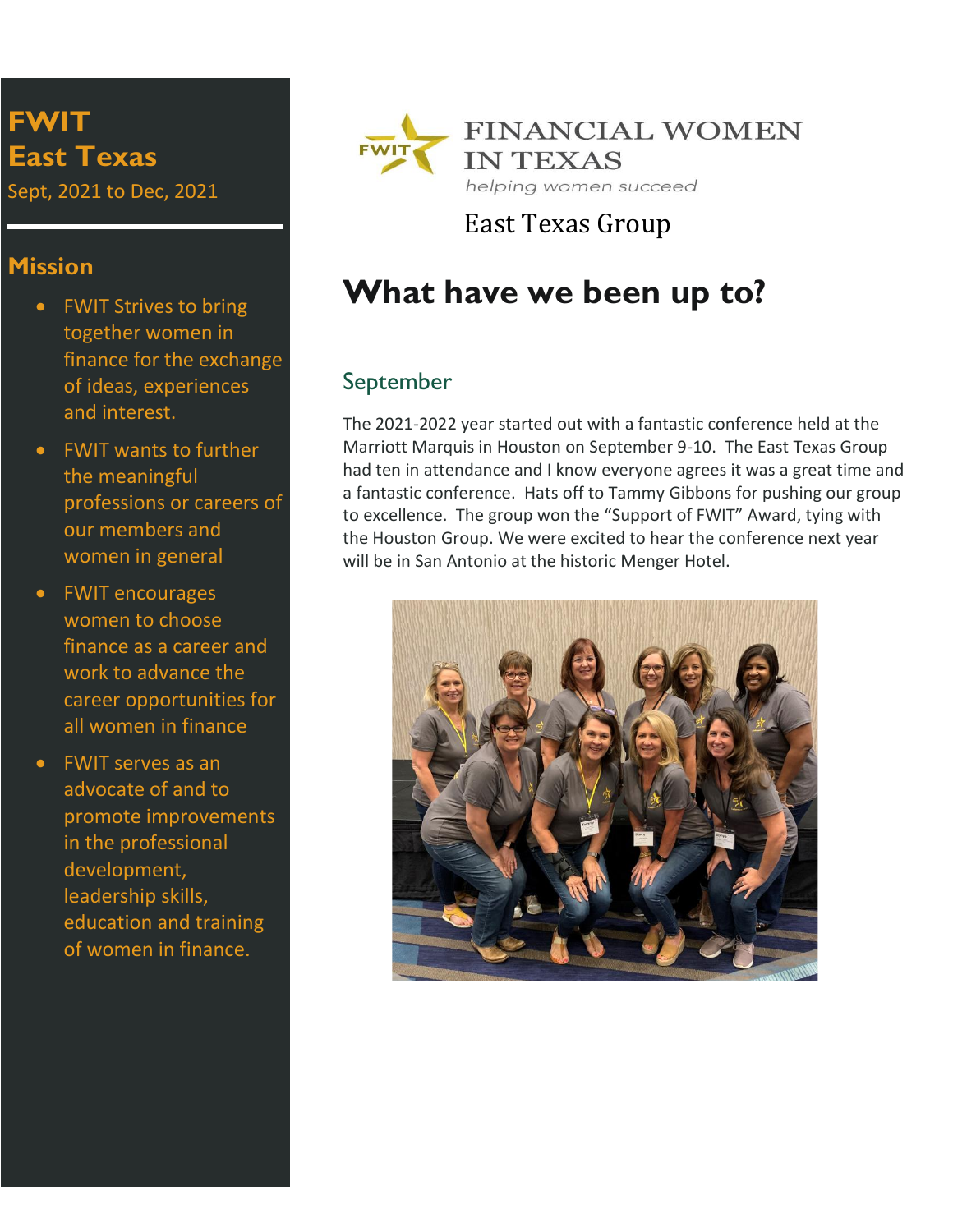**FWIT East Texas Officers**

Laura Rodgers, President [lrodgers@springhillbank.com](mailto:lrodgers@springhillbank.com)

Kristin Graham, Vice Pres. [kgraham@springhillbank.com](mailto:kgraham@springhillbank.com)

Bonnie Beadles, Secretary bbeadles@texasbankandtrust.com

Stacy Cammack, Treasurer scammack@texasbankandtrust.com

Janet Sledge, Membership [jsledge@texasbankandtrust.com](mailto:jsledge@texasbankandtrust.com)

Dorrie DeLand, Scholarships ddeland@texasbankandtrust.com

Lynn Ford, By-Laws lford@texasbankandtrust.com

Tammy Gibbons, Nominating/Past President tgibbons@springhillbank.com

Find us on Facebook @

FWIT East Texas



*Heartisan's Work Day*

On Saturday, September 25<sup>th</sup>, about five of us met up at Heartisans Marketplace to help in the kitchen bagging goodies to sell in the retail store. We bagged and sealed Mexican Cornbread, Texas Trash, Chicken and Dressing, Spiced Tea Mix and we bottled bath salts. It was a lot of fun and hope we can do it again soon.

# **October**



Our meeting on October 19<sup>th</sup> was held at Tele's Mexican Restaurant in Gladewater. Guest speakers were Brooke Davis from East Texas CASA, Tina Rushing with One Love Longview and our own Dorrie DeLand with Longview Child Development Center. Each speaker shared what their agencies are doing in our community. We had two visitors, Kristy Nevill from Spring Hill State Bank and Krystal English from Texas Bank and Trust. New member, Dorrie DeLand, received her FWIT pin.

*Pinning of New Member Dorrie DeLand*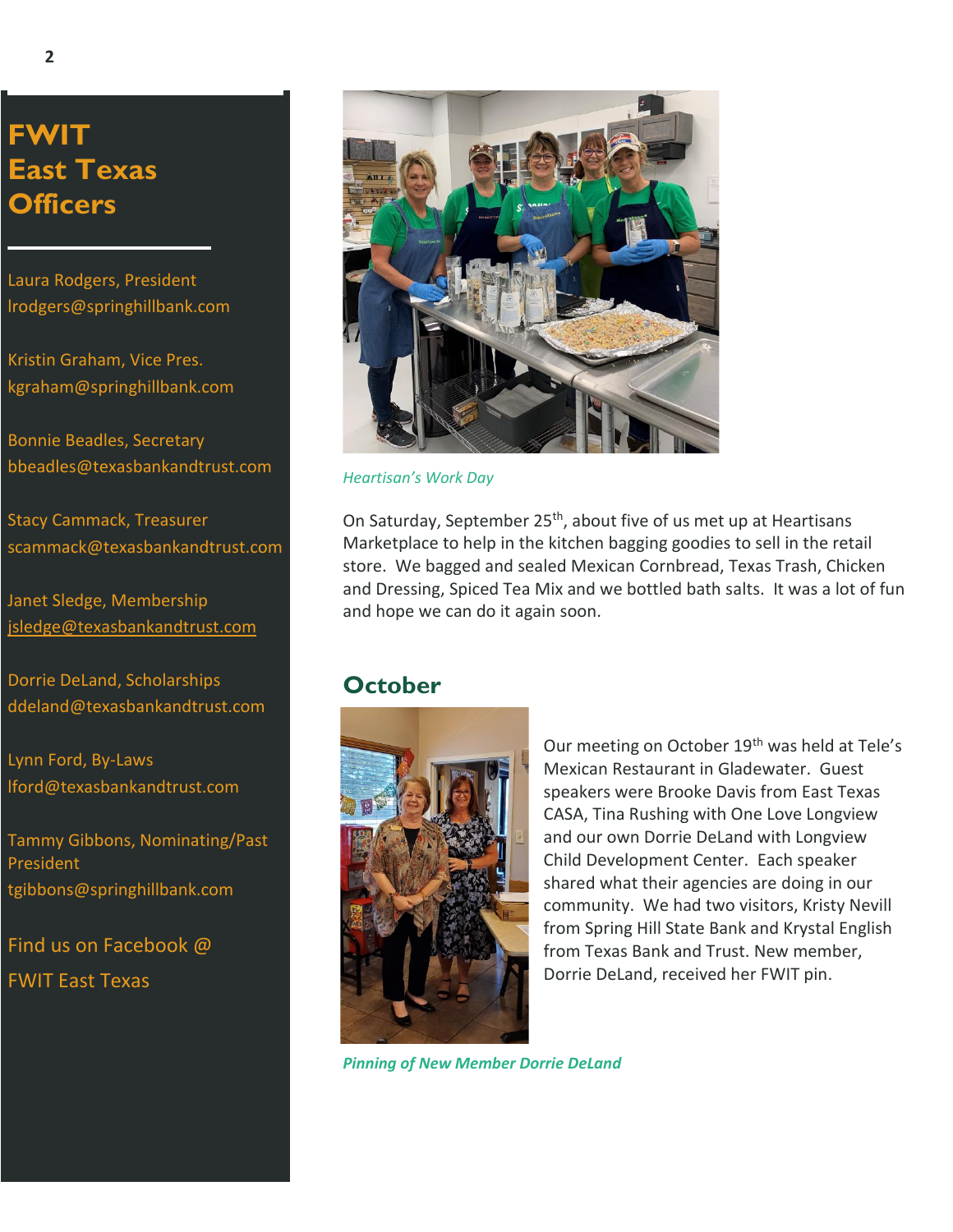#### **November**



November was a busy busy month with our Annual CEO Night and Dessert Auction which was held November 16<sup>th</sup> at Pine Crest Country Club in Longview. Guest speaker Christopher Williston, CEO IBAT, changed his topic at the very last minute and it was so perfect for our group and the occasion. His presentation "Leadership in the Void" was very moving and insightful. He encouraged all of us to find a way to be a gift to those around us every day.



We had so many yummy desserts and Blake Cammack did a phenomenal job auctioning them. Blake also offered his limo and a \$200 gift card for dinner for 4 as an auction item. With this item, we raised over \$3500 but Blake generously offered to donate enough to make it an even \$4000! Incredible! That will provide many scholarships to deserving young women graduating high school and planning to pursue the field of finance.

The evening was perfect. Dorrie DeLand and Bonnie Beadles did such a wonderful job with the arrangements, everything was beautiful. These two are gifted and are great party planners. Thank you, ladies**.** Also, I want to thank everyone for bringing desserts and for helping during the event. This could not have been pulled off as well as it was without each and every one of you. We have such a great group!

*Beautiful Dessert Model Sonya Lawrence*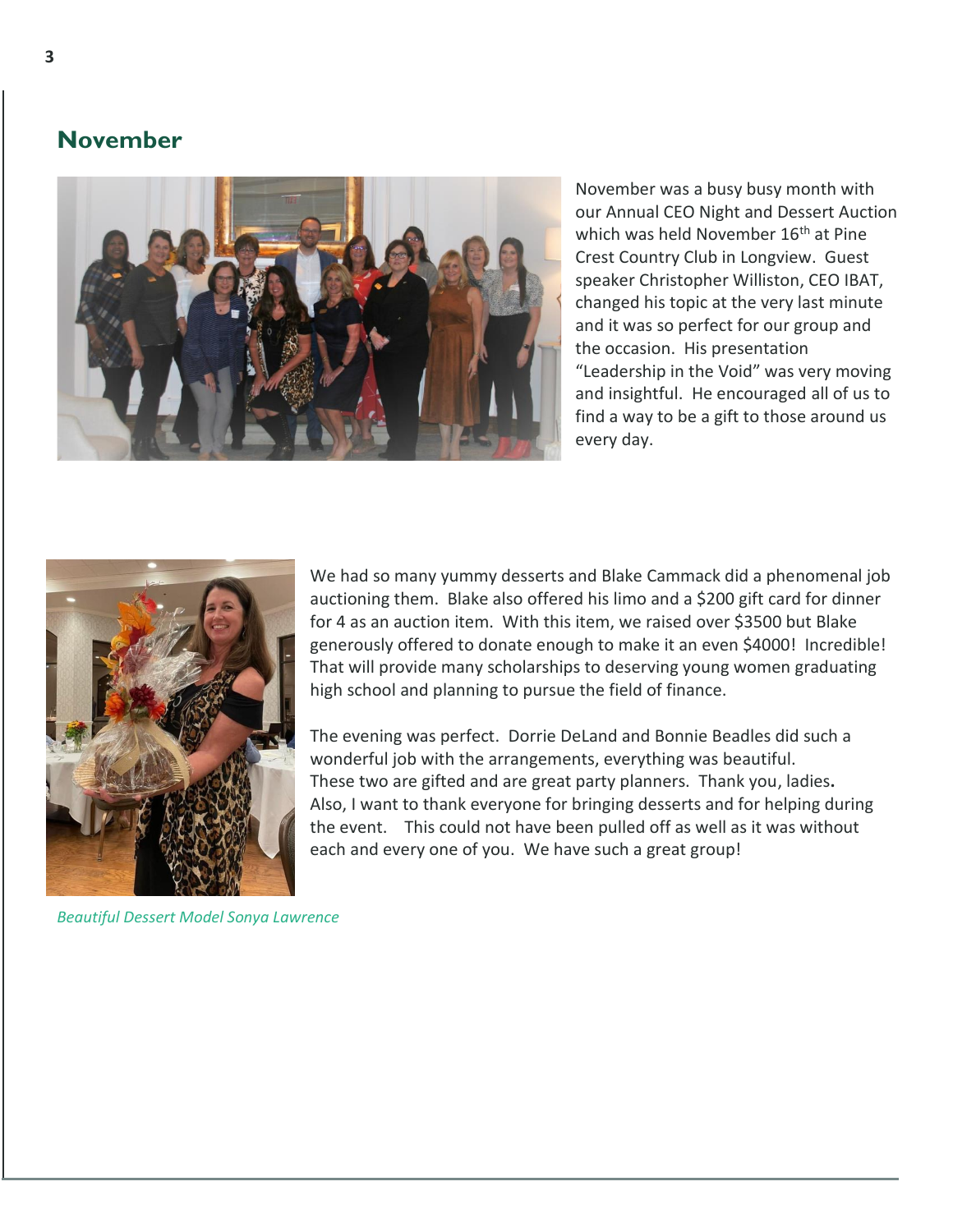# **December**



A fun time was had by all at our Christmas party held at the beautiful home of Janet Sledge. We had more food than we could possibly eat and a little wine to go with it. Left Right Center was a hit with the big winner being Janet Sledge! If there had been a prize for the Christmas Trivia game, Lynn Ford would be the winner!

Check out this great photo of Janet showing off her dazzling silver boots and all her dollar bills!

The Grinch was a huge hit! Thanks Jolee for bringing it all the way from Sulphur Springs.



# **Community Outreach**

The East Texas Group is a very generous and giving group. We raised over \$300 for Christmas gifts for a teenage boy we chose from the East Texas CASA tree.